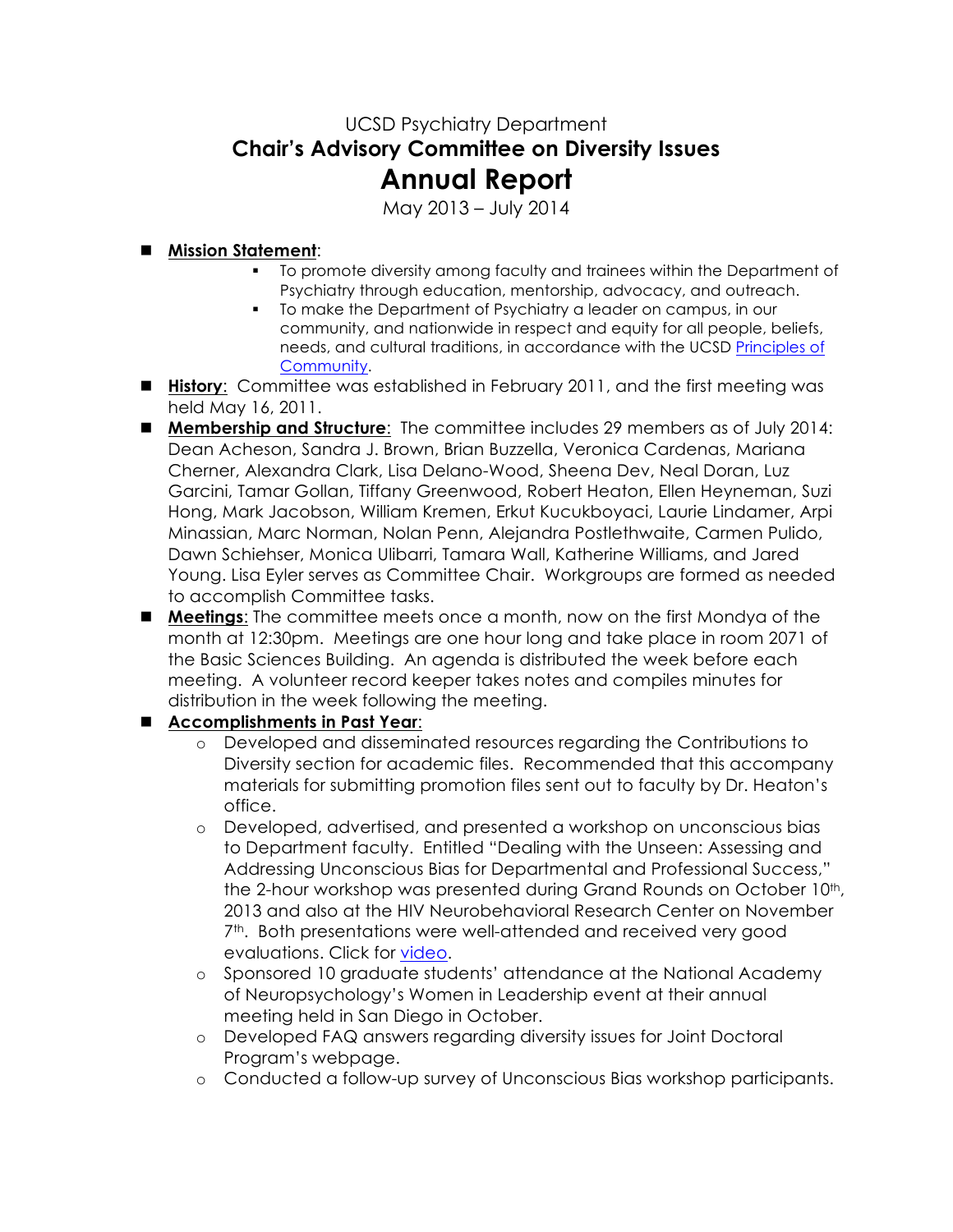- o **Received 2014 UCSD Equal Opportunity / Affirmative Action and Diversity Group Award on February 18th. Celebrated our win with a reception that afternoon. Click for video.**
- o Participated (via chair Lisa Eyler's involvement in group interviews) in Department's search for a new Chair.
- o Started an effort to catalog lactation rooms and gender neutral bathrooms available to trainees within the Department.
- o Began planning for a department-specific faculty advancement forum for junior faculty.
- o Planned Cultural Celebration a potluck party to celebrate our Department's diverse backgrounds and to get to know each other.
- o Presentation of Unconscious Bias workshop proposed and accepted for Latino Behavioral Health Institute in September in Los Angeles.
- o Helped to advertise Health Sciences diversity-related activities such as the Diversity in Medicine Lecture Series and the Annual New Women Faculty Reception.
- o Discussed creation of a Women in Psychiatry group. Decided to allow this, or other affinity groups, to form organically and support their development and liaise with them periodically.
- o Members of the committee authored a manuscript about the Unconscious Bias workshop for submission to *Academic Medicine* in response to a call for papers from AAMC's Group on Diversity and Inclusion.
- o Solicited participants for a Women in Health Sciences group that is forming.
- o Dr. Eyler attended the annual meeting of the AAMC Group on Diversity and Inclusion which was held in San Diego and reported on the sessions to the committee.
- o Hosted a presentation from VHA Diversity and Inclusion Officer David Rabb about ongoing diversity efforts at the VA nationally.
- o Dr. Eyler attended the AAMC Diversity Innovation Forum on Unconscious Bias in Washington, DC and reported to the committee about the proceedings.
- o Received updates from Arpi Minassian, co-chair of the Chancellor's Committee on Gender Indentity and Sexual Orientation Issues, about that Committee's work and meetings with Health Sciences representatives.
- o Participated in the restructuring of Department leadership, helping to ensure diverse representation on Faculty Councils and on the Chair's Cabinet.
- o Selected two winners of the Department's Champion of Diversity Award: Monica Ulibarri (faculty winner) and Luz Garcini (trainee winner). Presented Dr. Ulibarri's award at a General Faculty Meeting and Ms. Garcini's award at a Departmental Grand Rounds.
- o Advertised call for applications to the AAMC Minority Faculty Development Seminar. Secure Departmental funding for portion of applicants' fees not covered by Health Sciences Faculty Affairs office. Two candidates were sponsored this year: Alejandra Postlethwaite and Steven Koh.